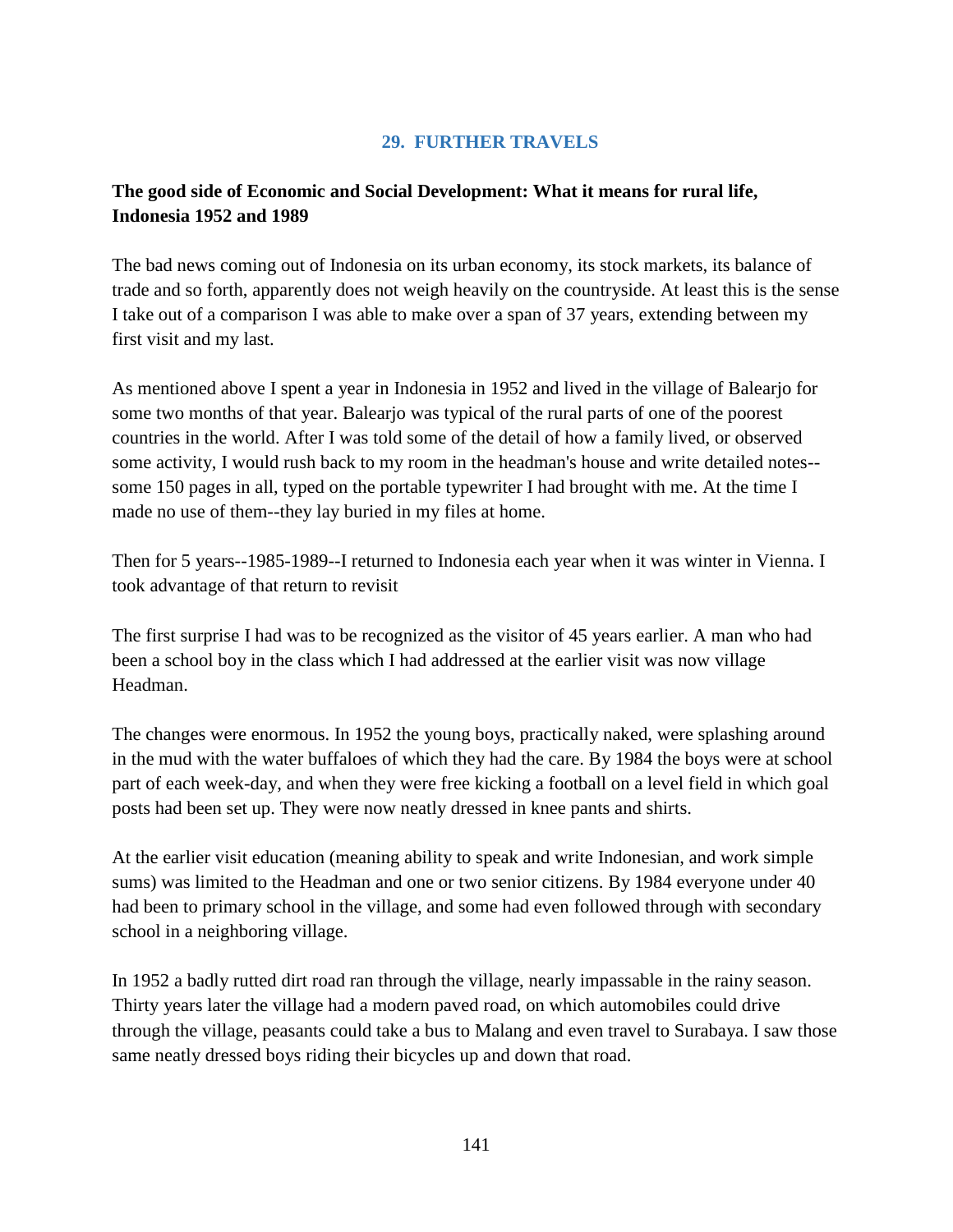Electricity was coming through to the village, and there were already several television sets in use. The primitive tiny home-made houses of 1952 were now inhabited only by the very poorest landless villagers; by 1984 most lived in architect designed and professionally built houses. So the paved road and the houses along it gave the village a totally different aspect from 1952.

But when I asked an older villager what was the biggest improvement in their lives they mentioned none of these, but only the change in diet. At the earlier visit they had enough rice for no more than three or four months after the harvest. Rice was a luxury that ran out and was replaced with corn. But then the corn ran out, and in the time to next harvest villagers had to be content with cassava, that they knew was not nutritious but a seemingly infinite quantity could be grown. This was the season of paceklik, a word conveying infinite sadness and resignation in Javanese, and meaning a condition of semi-starvation.

Then came the Green Revolution, the greatest gift of all development aid. Crops were multiplied two, three and four-fold, with the use of better seed, of varieties that could get along in the dry season, fertilizer. By 1984 rice had become available all year round. And one of the details--rice has to be hulled before it can be cooked; the hull has no nutritive value. Hulling had always been done by putting the rice in a tub and pounding it with poles, essential work left to the village women. Now the village has an electric hulling machine to which the peasant-farmer can bring his rice and have it hulled for a few rupiahs, i.e. a few pennies, while he stands by. The women are saved a long, boring and arduous task.

And finally, birth control had come. With the earlier large families, despite high death rates each generation was more numerous and, land being fixed, poorer than the one before. Now it is from those smaller families that the neatly dressed boys above mentioned come.

The changes above mentioned are to my view and to that of the vast majority of the population the essence of development. Never mind whether the stock market in Jakarta is up or down, how foreign investment can be attracted, making Indonesia an industrial power the way that Malaysia and now China are becoming. First things first--adequate nutrition, at least elementary education, decent housing,

Development aid is too often designed with the urban middle class in view. Of course we want these to prosper, but they should take their turn. Yet as things stand they can jump the queue. For governments are not constituted of peasants--they are made up of members of the upper middle class. They are made up of people who get around, who can decide what form foreign aid is to take.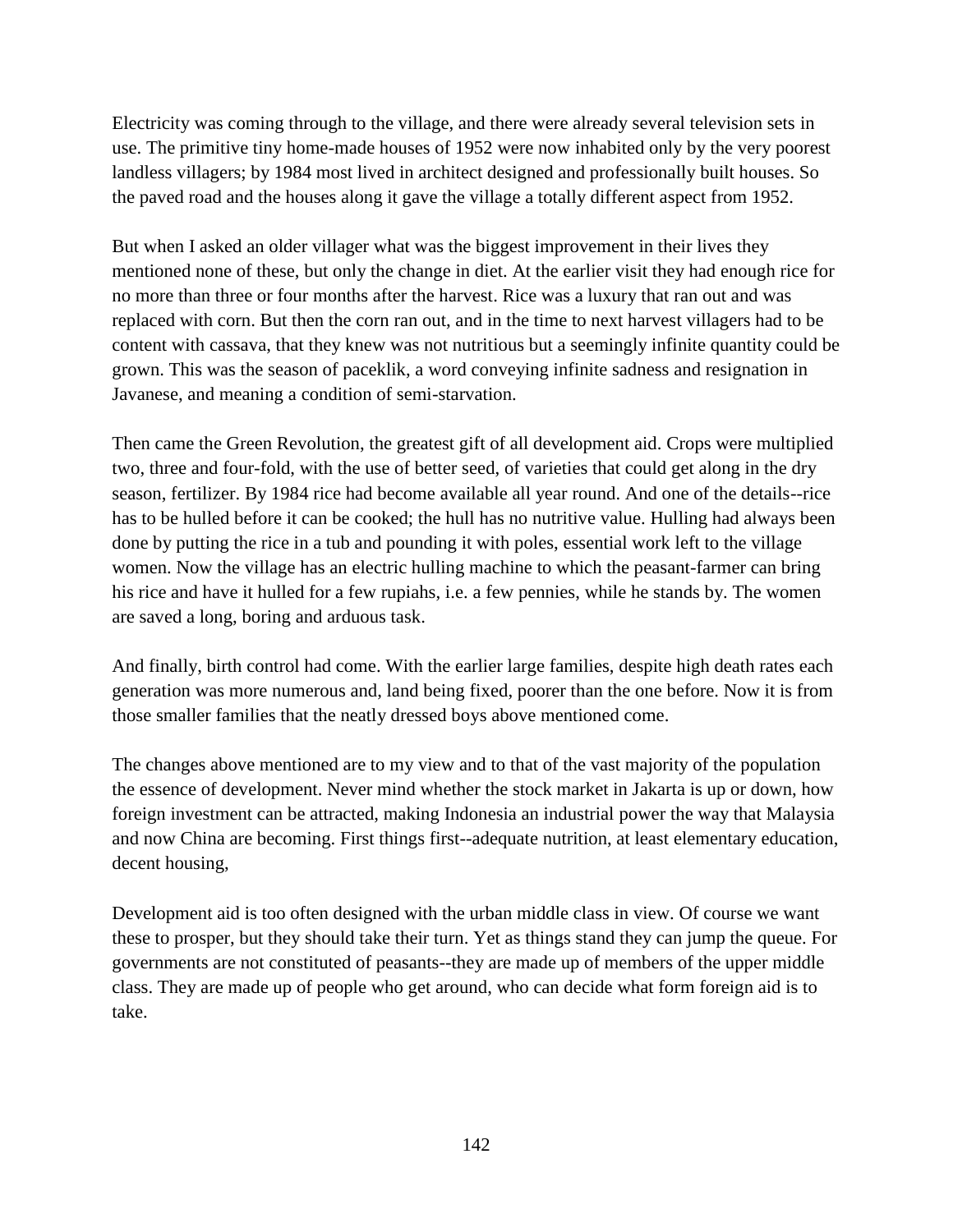#### **Lahore-New Delhi, Bombay 1956**

In the course of my service with the Colombo Plan I had to make visits to Lahore, the capital of the Punjab for the last 1000 years, and to New Delhi, the capital of independent India. In both cases my job was to ask about Colombo Plan aid and give very general advice. The distance between them is about 300 miles, and today a bus does it in 10 hours or less; then it was somewhat more. But the trip would allow me to see the countryside.

Predominantly Hindu India and Muslim Pakistan have been mutually hostile since Partition a few years before my visit. In fact the Partition was decided on as a way of stopping the killing that went on when the British pulled out. It was some time before a modus vivendi was worked out. But the border seemed peaceful to the visitor--it was just that the Pakistani bus could not enter India. When we arrived at the Pakistan side of the border we descended from the bus, picked up our baggage and walked the 300 or so yards to the Indian side, there getting on to an Indian bus and resuming the trip.

A few days later it was Independence Day and I heard Nehru speaking from the Red Fort It was a dramatic occasion. The Republic was new and hope was everywhere; Nehru's personality came through wonderfully; the square in front of the Red Fort was filled with an enthusiastic crowd.

I haven't been in India more recently, but I am told that in the last years the speeches at the Independence Day celebrations have been uninspired; attendance has been poor and the sense of drama lacking. In south Asia as in a surprising number of other areas de-colonization has been followed by rising income for the ex-colonial power, and falling income for the freed ex-colony.

When whatever business I had in Delhi was completed I went on to Bombay. India has four main cities--New Delhi, Bombay, Madras and Calcutta and on the map those cities form the vertices of a rough square. To have all pairs of cities connected in both directions, a central transfer point was set up. I got out of the plane from Delhi and found the plane that was shuttling between the transfer point and Bombay.

My business in Bombay was to give a short course in p population at the International Institute for Population Sciences. The IIPS was organized in the early 1950s, and still exists. I gave my usual lectures, trying to get people to see the population problem realistically, but not pleading for any particular policy. I tried to get students to think about the problem, confident that if they did so they will come out with the conclusion that India has too many people. The number continues to rise and is now (mid-2003) estimated by the French INED at 1068 million. It will soon have more people than China on present trends in both countries, while it only now beginning to show the economic dynamism of China. Without rapid economic progress there is plenty of misery ahead.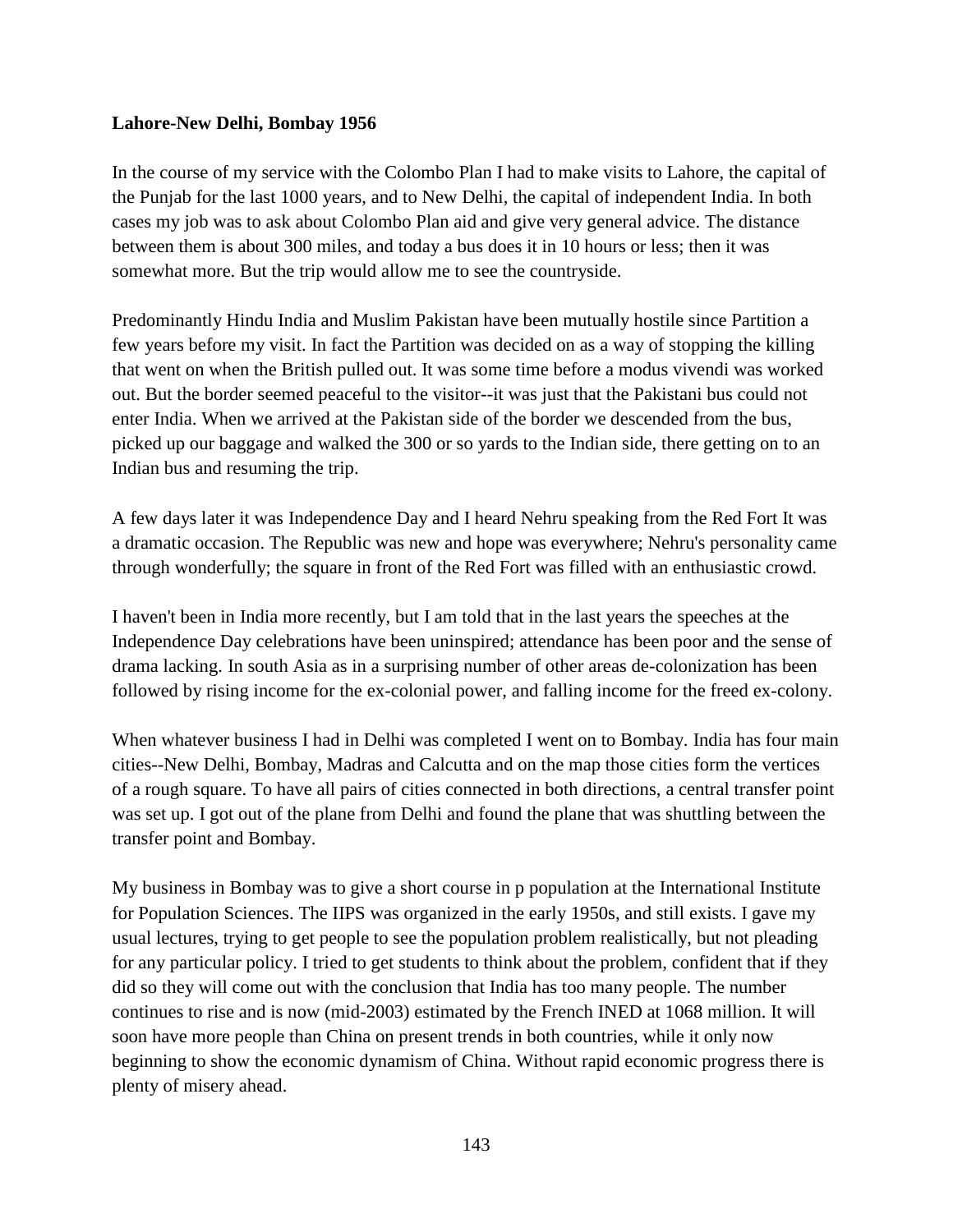#### **Katmandu, 1957**

Nepal being a member of the Colombo Plan I felt I should visit it at least once. In my time one disembarked from the Delhi-Calcutta plane at Patna, in Northern India, leaving the comfort and security of a large four-engine plane, travelling at 40,000 feet, for a one engine plane travelling much closer to the ground. Our little plane couldn't go as the crow flies; it had to weave its way along the valleys. As we went along, snow covered mountain ridges high above us both on the right and the left, I felt that only my short-sightedness kept me from seeing the people inside the houses seemingly stuck on the sides of those ridges.

The town of Katmandu is in the Katmandu Valley, and only 2500 feet above sea-level. You are prepared to breathe deeply of the fresh mountain air--but make no mistake--the main odors are from the garbage strewn in the streets.

Tantric Buddhism is widespread in Nepal. It is expressed in high relief sculptures showing couples unmistakably having sex. That is quite different from the style in which we decorate our public squares here in New England.

I had the usual interviews with government officials, and then returned home via Patna and Calcutta.

## **Mexico, Mexico City, 1962**

I was invited to give a course in population at the Colegio de Mexico, a small non-governmental institution with high standards that is wholly separate from the National University, much larger, and with much lower standards of admission and instruction. The Colegio was in considerable part the work of a distinguished economist, Victor Urquidi.

One of the people that I knew there was Professor Margit Frenk.

## **I take on the USSR, Moscow, 1977, 1985-9, Kiev, 1991**

During the course of 10 years at IIASA I had occasion to go to Moscow several times, and from the first visit onward the arrangements for my trip seemed weird. I was not allowed to choose our hotel, but were put up at a hotel for foreign academics, apparently to let the foreigners talk to one another rather than corrupt the native population. And when applying for a visa one had to state where one planned to go, in my case Moscow half a dozen times, and Kiev once.

One lost all sense of autonomy once inside the USSR. When in Kiev I thought that here was a chance to see Mogilev in White Russia, where my father was born and brought up. It was about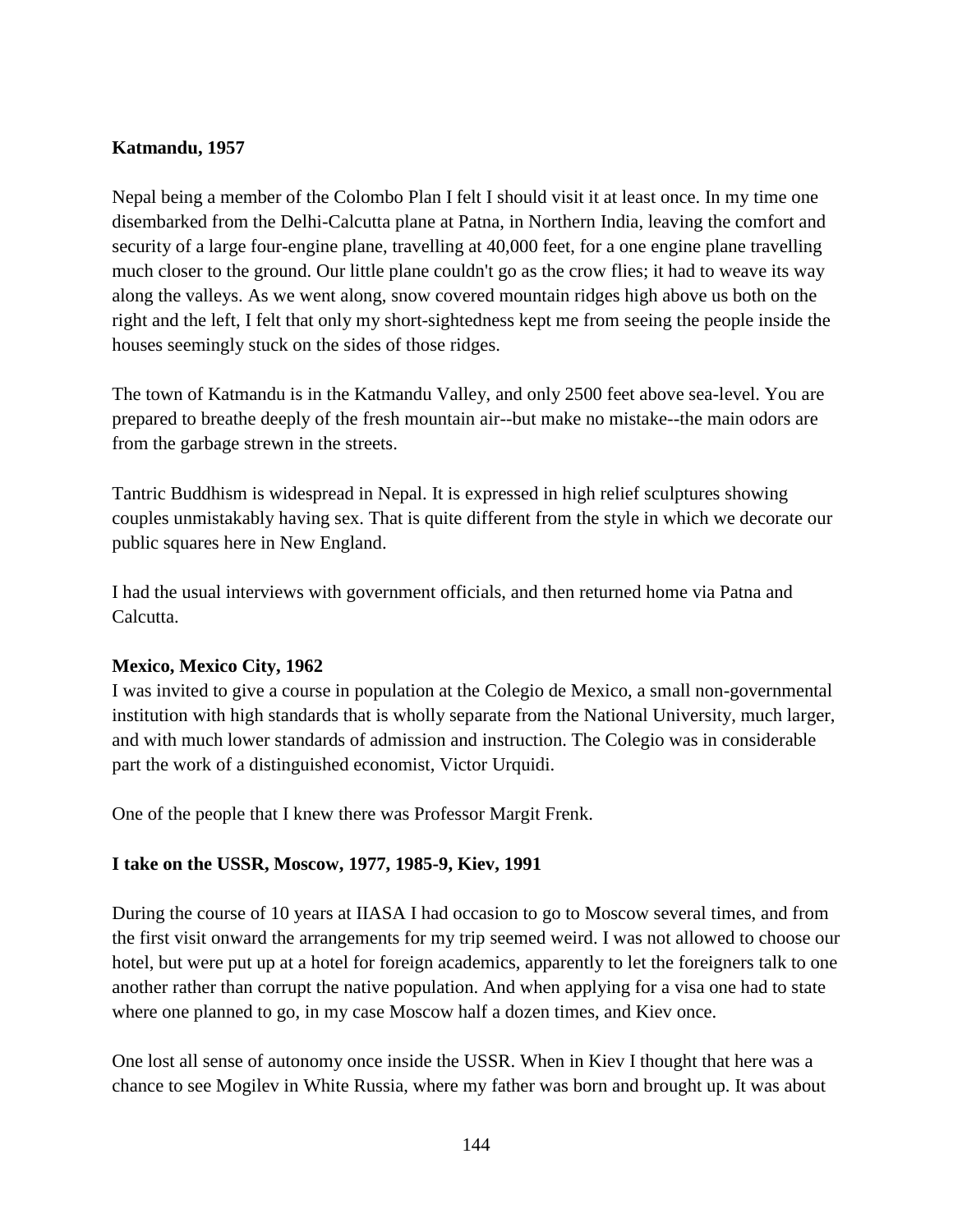200 miles distant-=-could I not just take a bus there? The answer was no, on several counts. There is no bus or other direct connection. And if one got there one would find no directory in which one could look up "Keyfitz" to find kin. (The USSR didn't want to encourage conspiracy by helping people get in touch with one another.) So I was urged to forget about Mogilev.

I remember one of our trips in which we were assigned not one but three interpreter-guides, perfectly charming young ladies who spoke flawless English. One of the guides accompanied me on business, while Beatrice was escorted by one of the other two and visited the Pushkin Museum, where among other things there were four Gaugin's and innumerable icons. To our knowledge the four Gaugin's had never been shown elsewhere in the world.

Behind our hotel was a stationery store that was just about empty, until one morning it was filled with truckload after truckload of briefcases. These were piled on tables, chairs, desks, until the place was filled to the roof. When they stopped coming I went in and bought two--they were very cheap-- but how many can one use? Besides the quality was decidedly poor; there would be no market at all for such as these in the West.

The pricing system was erratic in all of the Communist countries. When in Bohemia we bought for pennies fine wine glasses that we are using to this day and that we gave as presents to our friends at home.

More than once I visited the home of Ivan Petrovsky, whom I had known at IIASA. We dined well-though heaven knows at what cost to the family in the rationed meat and other delicacies that we ate. Friends who had just come back from southern Russia contributed some fruit, perhaps melon. Petrovsky presented us with a box of Soviet chocolates, and very crude they were. They were rendered even less attractive by falling on the floor when the package was opened. (Beatrice felt a little ashamed later when she put the package in the trash.)

I liked Petrovsky well enough to give him a computer and printer for the use of himself and his daughter. We were well into the computer age by the late 1980s, but mass use of computers was still in the future for the USSR. At one university I visited I wanted the use of a computer, and was told that its one computer was scheduled hour by hour, and they would put my name down. When my time came I had just that, the use of an out-of-date personal computer for an hour.

Petrovsky was a kindly man. There was a poor peasant living near his dacha who had a boy that Petrovsky sponsored and whose schooling he paid for. He was very much an outdoors man, who often went for a hike in the forest, and who in his time had hunted bear. Add to all these qualities a great sense of irony, a sense of the futility of life in general, but especially of life in the Soviet Union.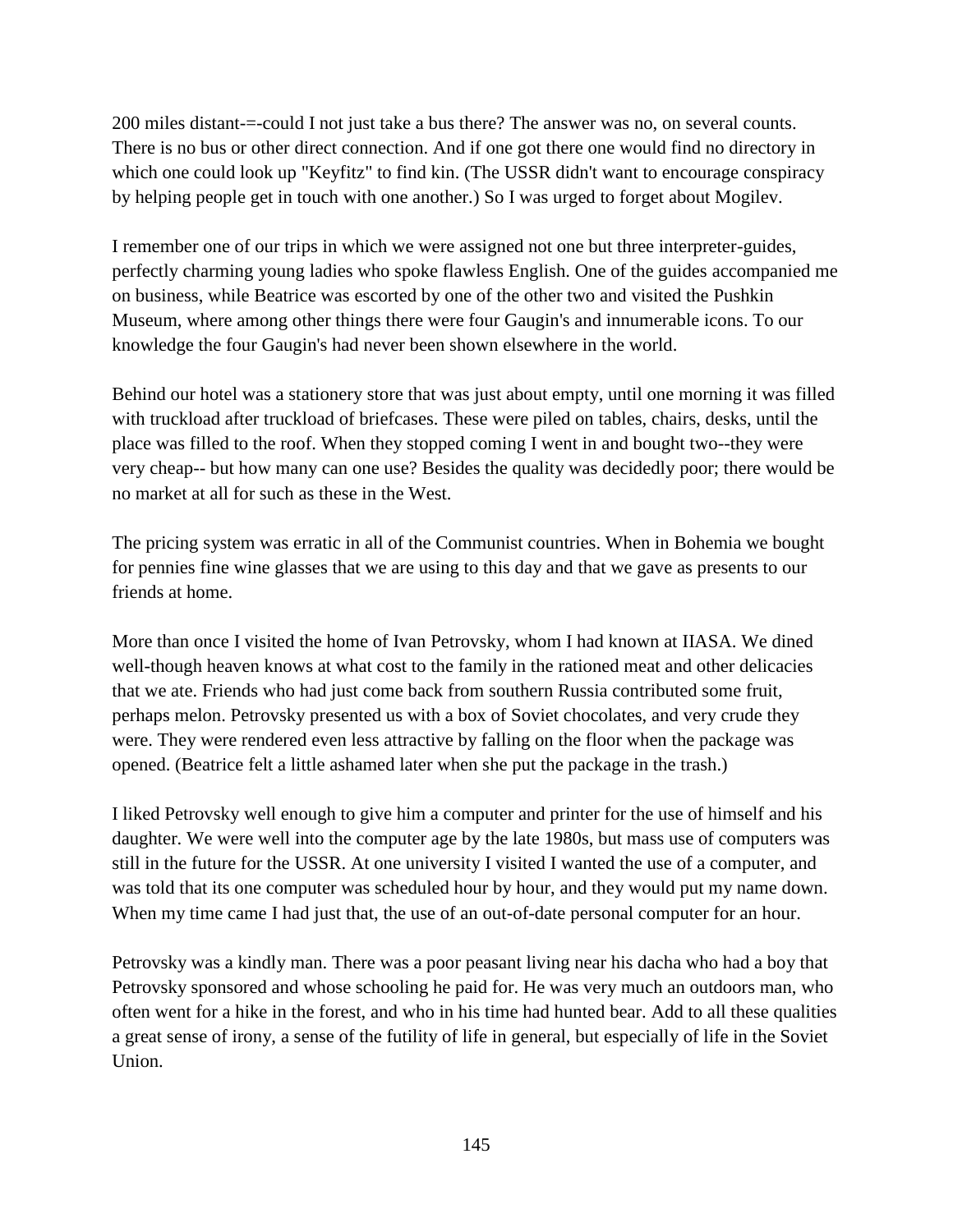One can imagine the strain that Soviet living placed on a truly free soul like Petrovsky. Knowing all the time that he could unwittingly be doing things he was not supposed to do under the restrictive Soviet code, perhaps saying something that could bring the secret police down on his head, he would have new things to worry about day after day, and that told on him. I was truly saddened but not entirely surprised when I had a phone call from his widow who would now have to get along without him. An arbitrary repressive rule is hard on everyone who is not in the nomenclatura but it is especially hard on one as active and imaginative as Petrovsky..

Late in the Brezhnev period there was some codification of what is permitted and what not, and as long as one avoided criticizing Soviet policy in print, or have too many foreign friends, one could stay clear of Soviet prisons.

And someone else we knew, Georgiu, who had been an important public servant. When he retired his house was transferred to his successor, and he had to move. We caught up with him in his retirement in a miserable accommodation in a slum area, where he was living with his 103 year old mother. He cooked us an acceptable dinner and we enjoyed hearing stories of his life. Another of the honest, modest, gentle types that has his ups and downs under a repressive dictatorship.

And some contact with Soviet officials I had at meetings in the United Nations. I remember Ryabushkin from New York and Geneva. In Geneva I had some business with him on one occasion, and invited him to lunch. The cost was coming out of my pocket, so we ate at a cafeteria-type restaurant, a prix fixe. Two days later he invited me to lunch. No prix fixe for Ryabushkin but a very well-appointed restaurant. No doubt he thought of this contrast as demonstrating the superiority of Communism. ..

I gave my series of half a dozen lectures, honored by the presence of the grand old man of Russian demography, (name forgotten). There was one embarrassing moment-I wanted to refer to an ordinary Russian citizen, and the only name that came to my mind was (name forgotten) who at that time was under house arrest. That was a slip of the tongue if there ever was one.

Notwithstanding all the constraints there were some things the Russians did superbly well. One was the Bolshoi Ballet, of which I attended one performance. Another was the Moscow Circus. Our interpreter, Kuznitsky, was able to obtain three tickets. When it boy turned out that I couldn't go Kuznitzky's young son used the ticket, and surely he enjoyed it more than I could possibly have done. For Beatrice the high point of the circus was a hockey game between two teams of dogs. One thinks of the patience and skill taken in the training of those dogs. There was only one slip-up when a dog shot the puck into his own goal. On a different occasion I did attend an orchestral performance, so called. I don't recall all the instruments used, but among them were a toilet seat that was rhythmically banged down.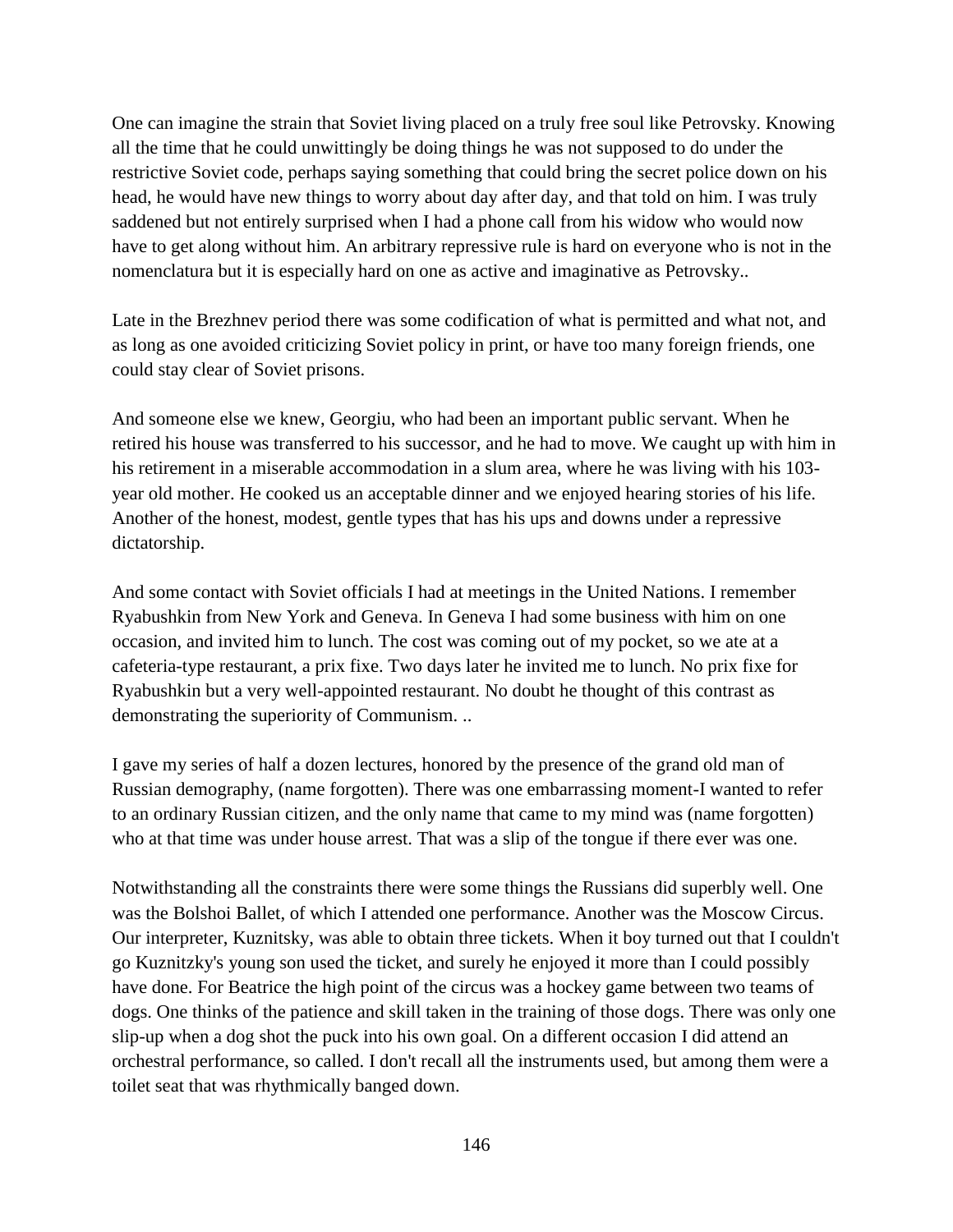I did once suffer the Soviet shopping experience. Wanting to throw a small party to say good-by to the people who had been so nice to me, I needed cakes and wine, and it took a good part of a day to buy them. There were long queues, rude service, and outrageously bad quality. In one store the articles I wanted were visible below the glass counter, but I could not get the attention of the staff, who were standing behind the counter with their heads turned away from possible customers.

Sometime earlier I had obtained a list of dissidents in the Soviet Union collected by the US National Academy of Sciences, and this was a chance to make friends. Victor Brailovsky had been a scientist, a statistician in fact, until 17 years before my visit, when he applied for an exit visa. Immediately upon making the application he was dismissed from his job in the University, and since people without a job were called vagrants and could be punished accordingly, he had to find a job. He had one at the time I visited--it was in a bank, where he did various menial jobs.

You can bet that he welcomed me when I showed up at his apartment, in a building whose exterior, the style called Stalin Gothic, was rather like a block house in its exterior crudity, and the interior matched.

I was alone that time, but there was a later opportunity to visit accompanied by Beatrice. It was one evening when we had been given a small banquet by a Commissar (it was actually pretty good food ) and after two hours of dull talk, at about 10 p.m. our host summoned a taxi and instructed the driver to take us back to the University Hotel. Our 50 words of Russian were enough to have the taxi re-routed and re-directed to the home of Brailovsky. What with delays, and my vague idea of where Brailovsky lived, it was getting towards midnight before we arrived, but never have we had a more welcoming reception. In the course of the conversation we were given to understand that Victor had written an article on a statistical problem that he would like to see published in the West.

He didn't say this (the place was certainly bugged) but wrote it on a pad, which he destroyed after showing it to us. His request was that I put his manuscript in my baggage and on my return submit it to regular journals. I agreed of course. By then it was about 1 o'clock, and Beatrice was falling asleep, so we said good-night.

On this I have to report a defeat. When I submitted the manuscript. to professional journal editors in the United States they had it professionally refereed. The report that came back to me was that manuscript was correct and its smuggled source made it doubly attractive, but unfortunately the device had been anticipated by American statisticians, and the manuscript was turned down. I tried three journals and then gave up.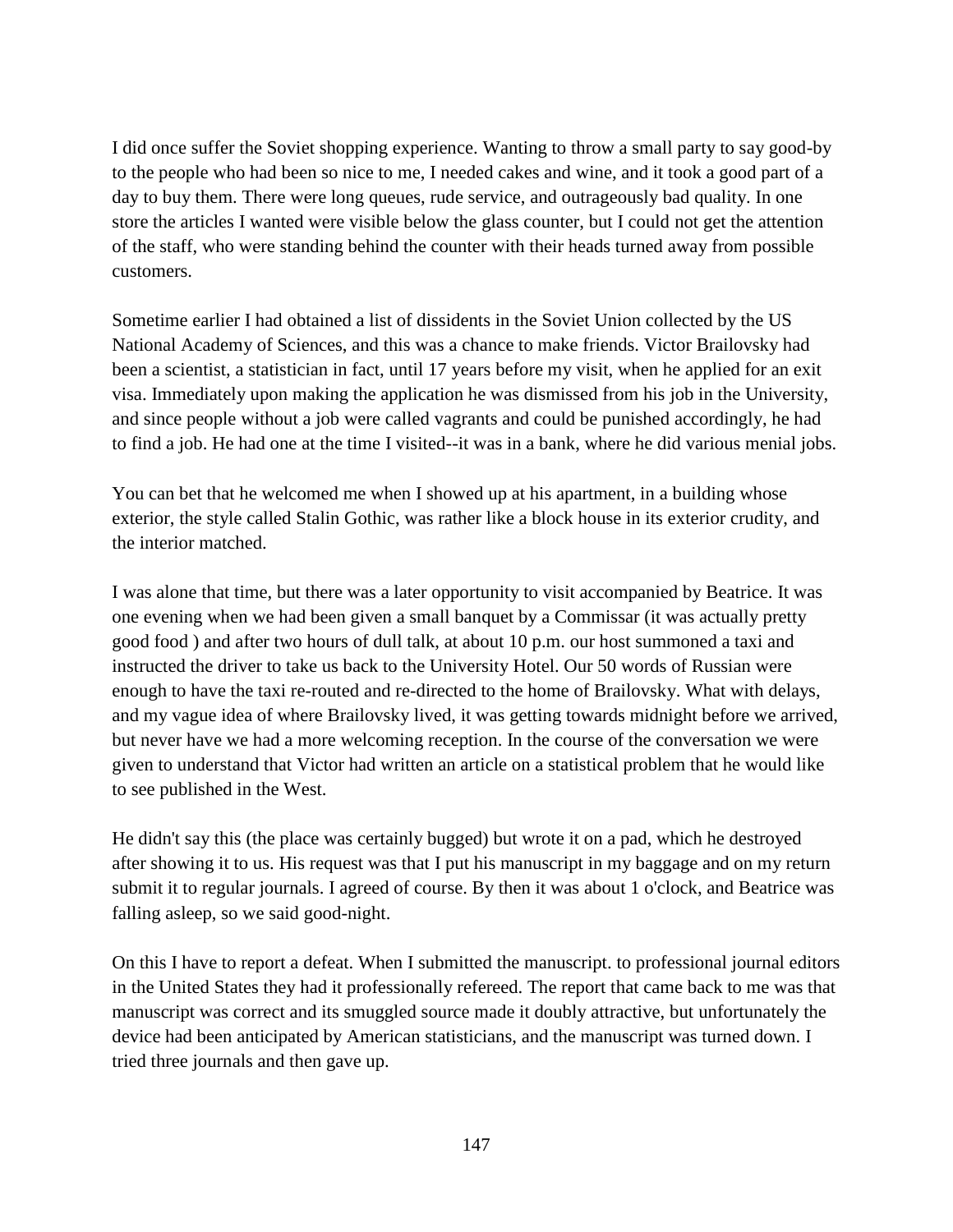Dissidents had very little money, so I left my camera with Victor, who said he could sell it and spend the money on good causes, especially helping other dissidents. I hope I gave comfort to worthy people under undeserved persecution. The satisfaction in this, plus my imagining myself as a secret agent was the only good I got out of it. But it was without much risk. What with the obligation on interpreters and others to whom we talked to report suspicious foreigners, our night-time forays were undoubtedly known to the authorities, but apparently we were not thought worth interfering with. I rather liked the idea of being detained and made a cause celebre between Moscow and Washington, but it was not to be.

In the sequel, with the breakdown of the USSR in 1989 the frontiers were opened and Brailovsky and other dissidents left. I understand that Brailovsky got to Israel, made something of a mark in Israeli politics, and was a member of the Knesset.

The mutual suspicion and fear that such regimes generate and play upon was demonstrated on one occasion when we left Slovakia by car. Our car was examined, including opening the engine, and using a mirror for the underside of the car, and all this was done twice independently--by two guards working separately and out of sight of one another. "What a waste of manpower!" you might say. The regime sees such devices rather as ensuring their stay in power.

Dissidence increased, more and more people were indifferent to the Communist line. At political meetings people would only half listen to messages that they had heard too often before. Those in the back rows might be playing chess to pass the time. Workers were increasingly inattentive to their jobs, would come late to work and leave early. We were never told about this collapse of morale in the Brezhnev era. The leadership was old, and the whole system became ossified, a rigid gerontocracy. .

What a fall this was from the fierce patriotism called into play by the War.

Before I had another chance to visit the USSR broke up. One Russian correspondent told me, because the very conspicuous ravages of the environment showed the public in an easily understandable way that the regime didn't care about anyone's welfare but its own.

How come it lasted for 70 years? The answer is simple. For the first few decades it spent away the capital accumulated in Czarist times. Then for two or three decades it spent the capital provided by nature--it spent down the environment, sold off the forests, the oil deposits.. After that there was nothing left but to take the inefficiencies out of living standards, and the spontaneous breakdown of the system was inevitable. Only the self-interest of the CIA and the arms makers could continue to present the myth of the USSR, the "evil empire," that was painted up to look like a match for the United States.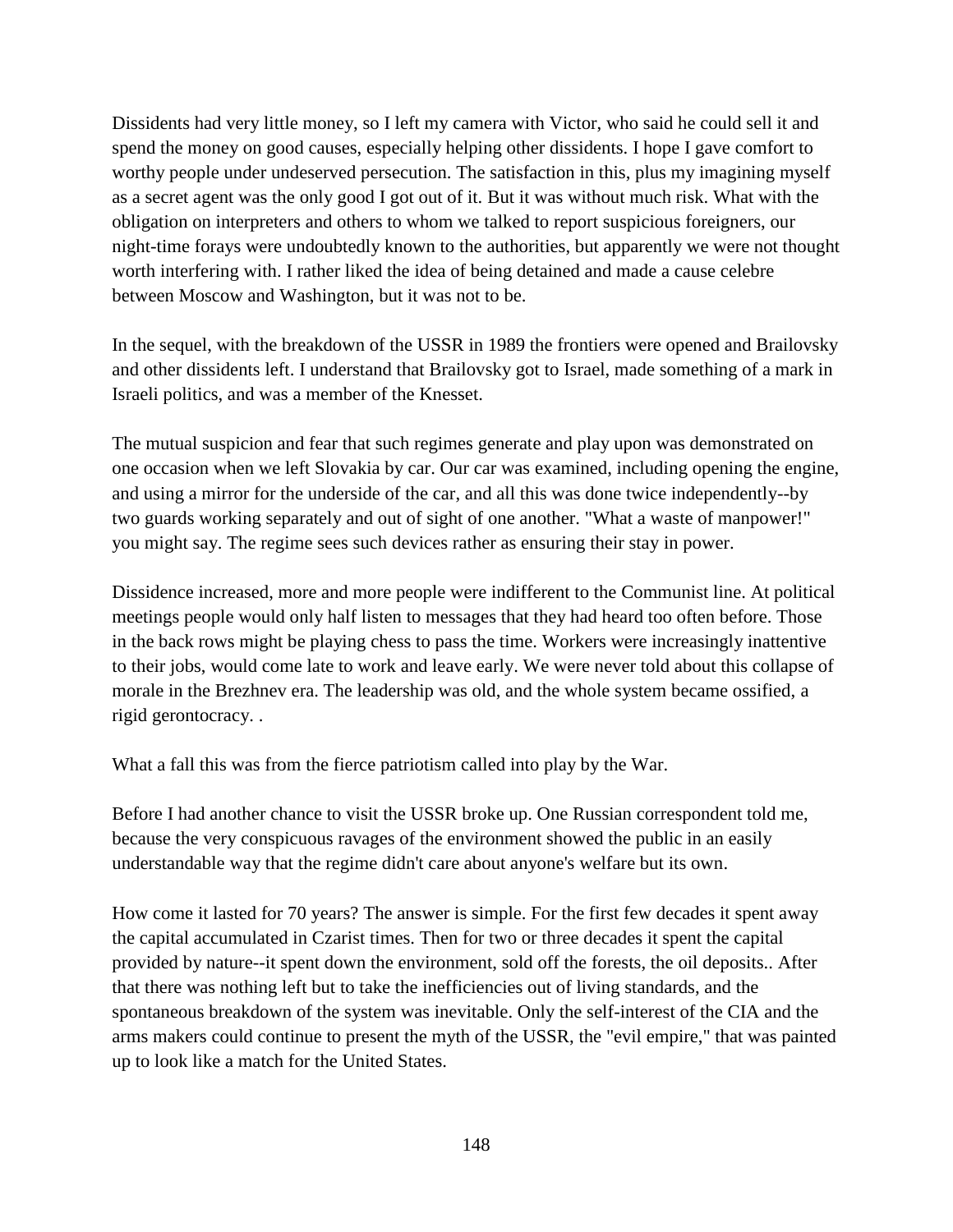The collapse in 1989-90 should not have come as the surprise that it did.

## **Birth control in Senegal, Dakar, 1982.**

My colleague Donald Bogue of the University of Chicago needed a teacher who would explain the advantages of birth control to an assembly of teachers from the half-dozen or so countries of West Africa. He tried to find persuasive local teachers to spread the word, and he selected me to teach the teachers. The lectures had to be given in French. While not accent free my French is fluent and understandable enough for this kind of communication. So I was off to Dakar, capital of Senegal.

Dakar is just about the last point the sun passes over as it leaves the Old World. It was a center of the slave trade with the Americas until about two centuries ago. I was shown a holding prison for slaves while they waited to be marketed and shipped. For security the slaves were bolted into very small separate compartments, just as they were on the slave ships. The buildings and furnishings were retained intact, and accessible to visitors. They were a constant reproach to visitors whose ancestors had operated the slave trade.

More pleasant, there was a swimming pool attached to the hotel where I was lodged, and I used it daily, leaving my clothes by the side of the pool. On the first day my watch was gone. When I told Beatrice about this on returning she said, "Just who was underdeveloped"? There was no use making a fuss--I just bought another in downtown Dakar--waterproof so wearable in the pool.

But to come to the work, for which Donald Bogue engaged me I had a class of about 20 officials from the half dozen or so countries of West Africa, and for a week they heard me explain that if West Africa continued its high birth rates it would use up a good deal of capital just in equipping and training the new population coming into existence. Less, perhaps nothing would be available for the capital investments that would modernize their economies. I reiterated these, again and again, trying to come at them always with different examples.

At the end of the last lecture I asked the question--what does your country need most? One student stood up: "We need more people," he said.

## **A term at Stanford University, Stanford, CA, 1986**

I much enjoyed some three months I spent at Stanford as a Morrison Fellow. There I had great colleagues, Brian Arthur, Marcus Feldman, Paul Ehrlich, and Sripad Tuljapurkar. I don't recall much of what I taught, but I do remember Professor Yotopoulos, a very kind and generous faculty member who had Beatrice and myself to dinner on our first evening at Stanford, and who the next day took us over the campus and showed us the Rodin sculptures of The Burgers of Calais. We spent much time discussing the impact on environment of population, and especially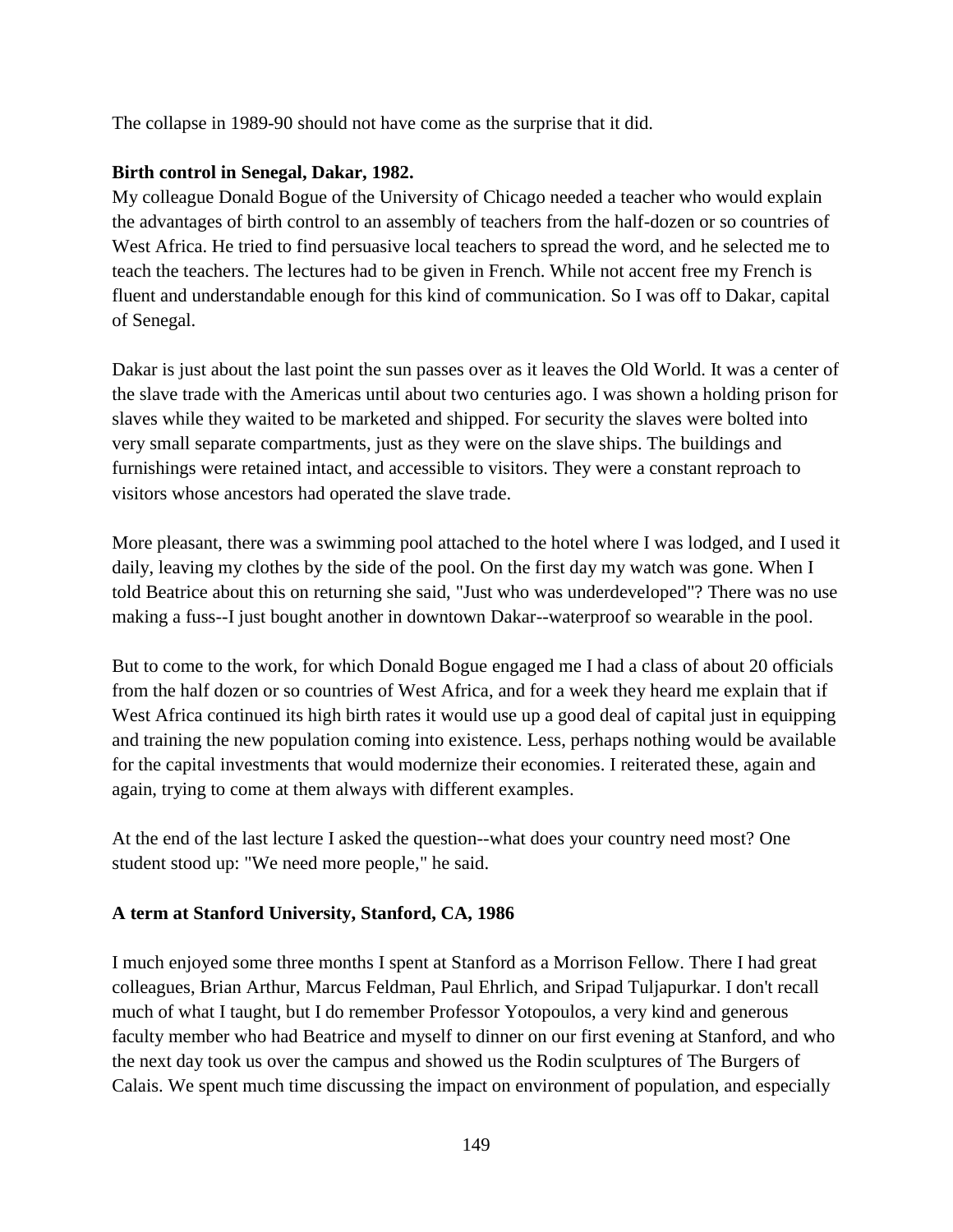the impact of the middle-class, however defined. These are the people who fill the planes, whether on corporation account or on their own, the people who buy S.U.V.'s who read newspapers. Aside from the weight of the cars they drive better off people drive more. These are things the poor can't afford, while the rich are too few in number to have much effect. Hence the importance if the middle class, and of the fact that in times of growth this group increases at a faster rate than the population as a whole.

My stay at Stanford ended with an unfortunate medical incident. An urologist in the Stanford hospital, whom I was advised to consult, claimed that he observed some indications of cancer, and advised a biopsy. I said that I had an engagement in Tokyo in the next two or three days, and couldn't take the time. He insisted that I would be in and out of the hospital the same day. But after the operation I did not seem to be recovered from the local anesthetic, and was told to stay overnight. Then a terrible headache developed. Apparently the fluid in my spinal column was draining out, and the fluid in my brain was moving down into the space. Only now did the doctor, when I called him in somewhat of a panic, say "You have to lie flat on your back-that is the only treatment necessary." So I did, for two weeks, and missed my engagement in Japan. When the two weeks were over I was recovered, and could just barely make it to Jakarta at the time the Indonesians were expecting me.

## **Japan, Kobayashi, Nanjo, Ogawa, Tokyo, 1990**

The year after our failed trip to Japan we set out again, this time going via Asia, landed at Narita airport, and taxied to our pre-arranged hotel. The following morning we had breakfast in a nearby restaurant-of which I remember only the "doorsteps". These were white bread cut into one-inch thick slices, and then cut in two. The resulting pieces were toasted in a very hot oven, leaving their insides quite soft. Very tasty, and one of many clever ideas we met in Japan.

After that we made our way on foot to the office where I was to work. It included a nearly vertical climb up a difficult rocky path. When we got to the top, Beatrice was told that this path was not meant for women, that there was a separate easier path for them. On a later investigation Beatrice found that the "easier" path was considerably more difficult. There is no end to the ideologies that keep women in their place, and Japan is especially rich in them.

When we got to the office in Nihon University we met Naohiro (Hiro) Ogawa our prominent host, who took his scholarly work with great seriousness. (For example, he had a bed in his office, and many nights he didn't come home.) And Kiyoshi Kobayashi and Zenji Nanjo, in different degrees participated in my work.

Knowing the dominance of names like Panasonic in the American computer market we expected, now that we were within a subway ride from the factory where they are made, to find something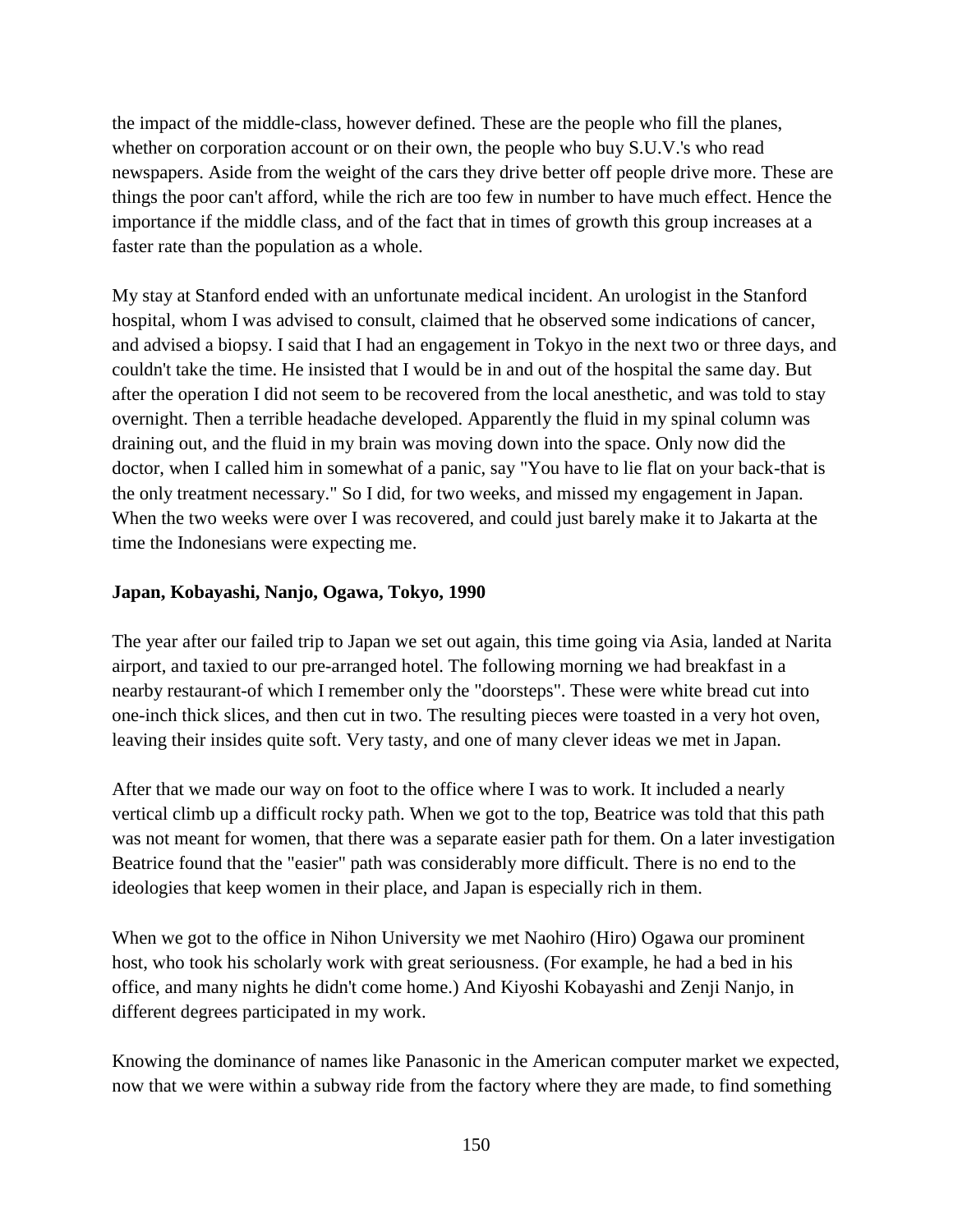new to us and especially ingenious, and sold at a low price. Nothing of the kind. The computers we were given for our work were old and awkward to use. Nor could one buy a portable, as we thought of doing; such were far more expensive than in the United States. If there is any meaning to the word "dumping" this is it. However that was 15 years ago-perhaps the WTO has succeeded in eliminating this defiance of its rules.

We knew that the Japanese "salary man" is much closer to his office than the American opposite number. After work it is the custom for men who have worked together all day to go out and drink and dine together. Beatrice and I wandered into a popular restaurant and could see at first hand this socializing of fellow workers. Beatrice must have been the only woman in the establishment. We were treated with friendliness, offered suggestions on what was good on the menu. The menu, incidentally, consists in realistic models of the items offered, and not merely their names.

Great courtesy on casual meetings combines with complete absence of anything like friendship with foreigners. We met an American lady who had been in Tokyo for more than twenty years, apparently spoke Japanese perfectly. She had come in the first place to study with a Zen teacher, and this she did for a time. One on one teaching is not unusual for Zen. But after a year or two he went on to other things, and she was living alone when we met her. She complained that she had no friends, that there was no part of Japanese society into which she could fit. . And even a Korean lady married to a Japanese was in somewhat the same position. We couldn't tell her apart from the Japanese, but they certainly could.

In a crowded country people adapt. I went for a swim in a pool near our hotel. Swimmers went round and round the pool, all at the same rate, all using the same stroke. I was just out of line. With my obsolete breast stroke, and slow speed I had many impatient exclamations that I was breaking formation. .

When our two weeks were coming to an end, I went to a bank where I had put some money, and said that I intended to leave it there, thinking that I might return or might want to buy something in Japan by mail order.. But a clerk explained to me that money from such a small account could only be withdrawn in person. I objected to that way of doing business. Without saying a word the clerk quickly went to the counter, and came back with the due number of Yen. He brusquely handed them to me as though to say-"Here is your money-now get out!"

Yet we met more than one instance of helpfulness to a foreigner. Whenever we would stand on a corner examining a map someone more than once stopped and asked if he could help.

We returned to Vienna, crossing the Pacific with Singapore Airlines-in the most efficient, cleanest, and most comfortable plane that I have ever known. When we landed in Los Angeles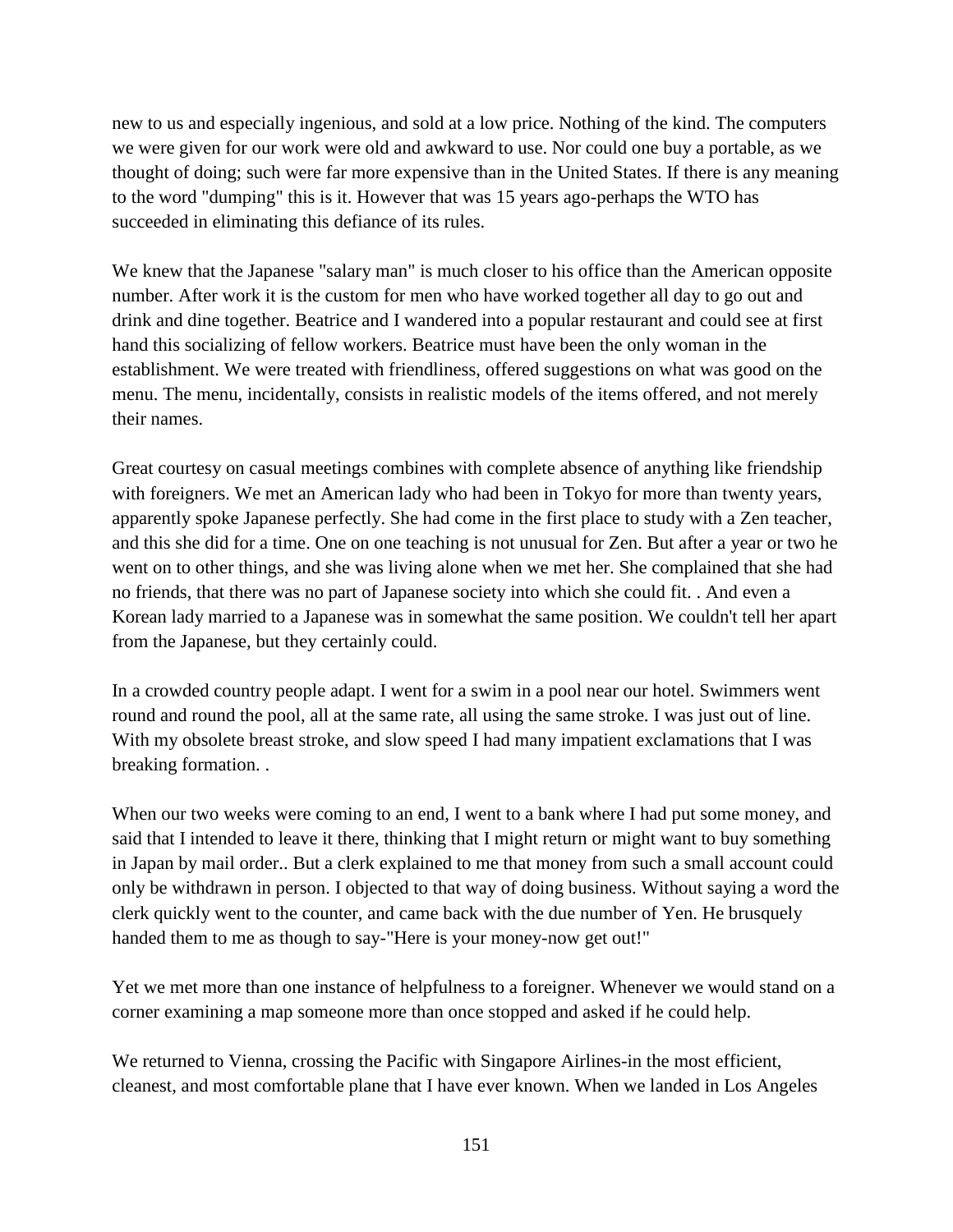we were met by a former student Robert W. (Bill) Hodge. He took most of the day with us, driving us around and showing us parts of L.A. that we would never have gotten to on our own. And finally he dropped us at the airport for the next stop on our way back home to Vienna.

Sadly, that was the last time we would ever see Bill Hodge. I can still hear his sharp clear accents, his habitually ironic expression, and his eye for the malice behind respectable behavior.

Bill was the student who so impressed his teachers at the University of Chicago that they arranged an appointment on the faculty for him before he had completed his dissertation. Yet all that brilliance didn't make for a happy life. His charming wife divorced him, he quit the University of Chicago to go to the University of Michigan, and shortly thereafter to take a post in Los Angeles. The Hodge we saw in L.A. lacked the zest in life of the Hodge at the University of Chicago. His old teachers think back with sorrow to this student of outstanding promise who died in his fifties.

And after L.A. we made our way back to Vienna.

## **Visit to Israel, Jerusalem, 1990**

I have been in Israel twice. Once alone passing through on the return trip from Calcutta in 1956 and once from Austria in the 1980s. On the first visit I was taken on the back of a motorcycle, to the top of a hill from which I could look out over the Dead Sea, far away but clearly visible, to which we could approach no closer than the hilltop on which we stood. And Jerusalem was divided in two by a heavy corrugated metal fence to defend against sniper fire.

I certainly met friendly people-was wined and dined at the home of Roberto Bacchi

The second visit was 30 years and one war later, and we could go right down to the Dead Sea, in which many Israelis were swimming about. Jerusalem was no longer divided. This time I was with my family--Beatrice and Barby and Rob. It was a peaceful time in Jerusalem, and we could walk about the streets, eat falafel, shop, and generally act the way tourists anywhere act. We were lucky in choosing that risk free time to travel-today there is no such thing as risk-free in Jerusalem.

Beatrice was impressed with the difference between her treatment in the Arab section and in the more strictly Jewish area. Jewish shops were businesslike--a table cloth was so and so many shekels and that was it. The transaction was quick and efficient.

No so in the Arab shops. When we entered we were warmly welcomed, taken into a back room, offered tea, had a leisurely conversation the whole made pleasant by a characteristic courtliness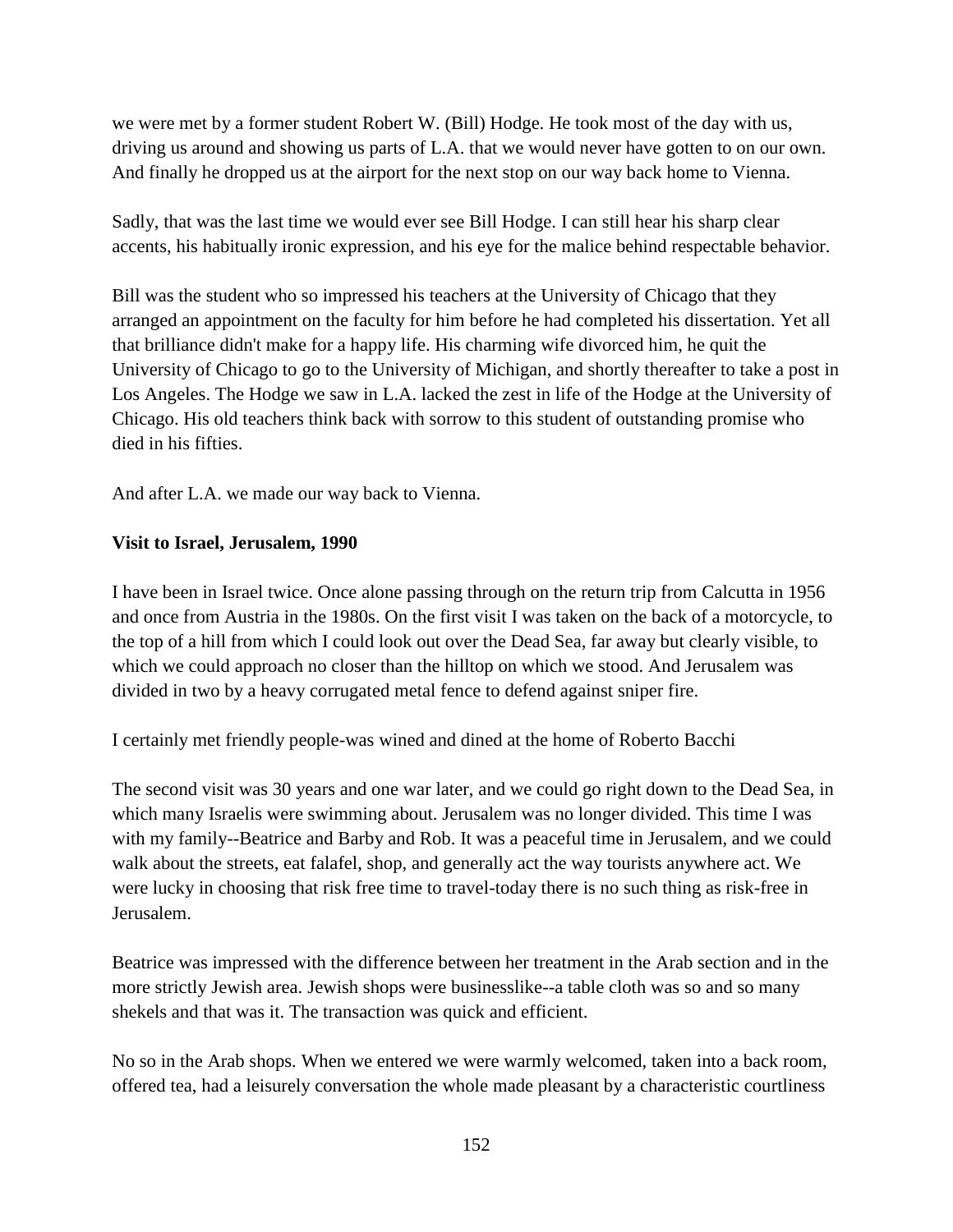that is part of Arab culture.. We had met it in Cairo and met it in the United States among Arab acquaintances. Then the bargaining started. Robert, ever the economist, did some comparisons and concluded that at the end of the bargaining the price was almost exactly that charged right off in the Jewish stores.

Among the people who impressed us was -- at the top of the list -- Roberto Muhsam. He had been a curator of the Berlin Art Museum, one of the most interesting person I have met anywhere. When we dined at his house what impressed us even more than the art work he has rescued from the Nazis was his effort to make personal contacts with the Arab population. He had taken the trouble to learn the language, and did everything in his power to build bridges. More people like Muhsam would have made a very different Middle East from the one in which Israel is mired today.

And then there was an Italian Jew, Roberto Bacchi, also cultivated, who told me without any note of apology that the fine house he was living in had been taken from the Arab owner after the Six-Day War.

## **Romania freed from Ceausescu, Bucharest 1991**

While at IIASA I had a call from the Royal Society of Canada in Ottawa asking me if I would go to Bucharest to represent Canada at a meeting of the corresponding Romanian body.

Dictator Nicolae Ceausescu had made his wife Elena the President of the national scientific body, the Academia Romania, so in effect ending for the duration its functioning as a scientific body.

Once the C.'s were out of the picture with the dissolution of Communism throughout Eastern Europe the scientists could take over their own institution, and they made this first meeting of the revived Academia Romania something of an international celebration. Among other ways of signalizing the occasion, a medal was cast, and everyone in attendance at the meeting was given one. I am looking at mine now, and it says 1866-1991, the 125 years of age that the academy had attained.

The opening was not only in science. I remember Joel Cohen, young Harvard biologist, after some months in Romania staying with us in Baden for a few days of decompression, as he called it. As one example of life under the Romanian variant of Communism, Joel related that everyone who had a typewriter had to submit a sample sheet of its work once a year. When a seditious letter was discovered, its author could be known by comparing typescripts. That was typical of the practices of the dictatorial regime overturned in 1991, and its head and wife executed quickly it was said to prevent their incriminating some important people.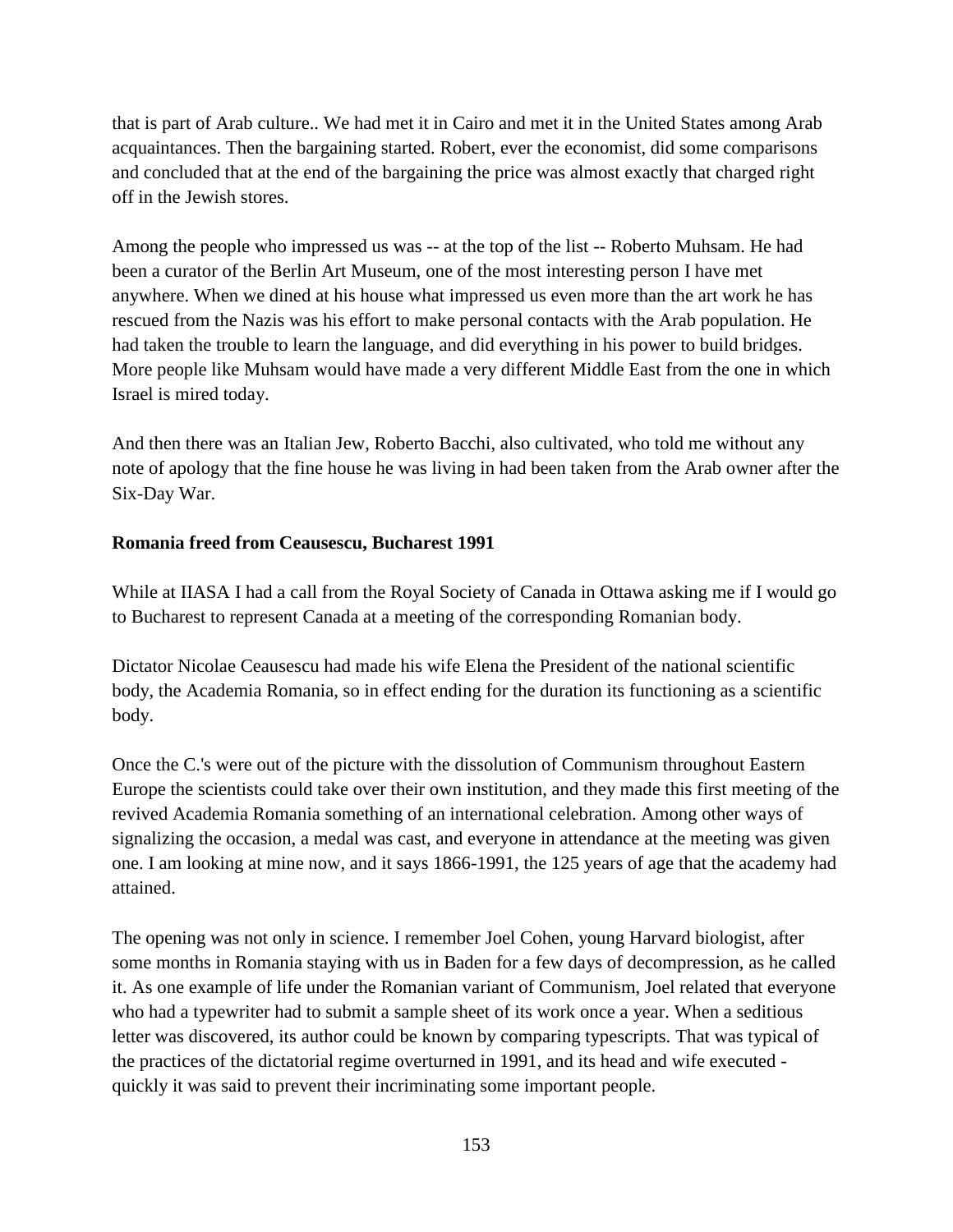The celebration was to be a joyous event, but its organization seemed up in the air. When Beatrice and I got off the plane there was no one at the airport to tell us where to go, we did not have a hotel, we just did not know what to do. We got a taxi to take us to the Canadian Embassy. It being Sunday, we did not hope to find much more than a caretaker there, but just as it happened the Ambassador was returning from a trip abroad, and visiting his office to look at his mail. He made enquiry and located the headquarters of the Academia Romana. We thanked him for his help, and our taxi continued to that office.

There we were introduced to Dr. Duina Dragonescu, Professor of Sociology in the University and to be our guide while we were in Bucharest. We and Duina became good friends. I especially wanted to visit her at home, to see what life had been like during the Dictatorship. She demurred at first, saying we would not like her place, but finally agreed. The apartment consisted of two small rooms and a tiny bathroom. The kitchen was a shelf along one wall of the combined dining and living room.

She was married to another academic and had one son in his early teens. When I asked what he wanted to study when he went to university he said "Anything that will help me get out of this country and into the United States."

We took our guide to lunch and dinner more than once, and heard a good deal about how hard it was for an academic to keep alive. Each Romanian family was allotted 2 kg. meat per year and 2 eggs per month.

On enquiry I found that the U.S. National Academy of Sciences had not accepted the invitation to send a representative, I phoned Bruce Alberts, long-time President of the NAS, and offered to represent that body. The offer was accepted with thanks. That made the gathering just a little bit more inclusive, and me just a little bit more important.

The proceedings were attended not only by scientists but by high officials of the newly formed national government. They did not include papers announcing scientific discoveries, but rather discussions of the organization and the functions of scientific societies in the several countries represented. Setting standards for scientific work seemed to be important for some, but, as I explained, in the English speaking world standards are set rather in the culture, and especially in the editing and refereeing of journals, not by decrees of an official body. One prominent feature today is the competition for grant funds. A very different way of generating science from that practiced in the 17th century.

The dictatorship can hardly be forgotten. Ceausescu had torn down everything in the heart of the city, including churches and other buildings on tree-lined avenues, and replaced them with a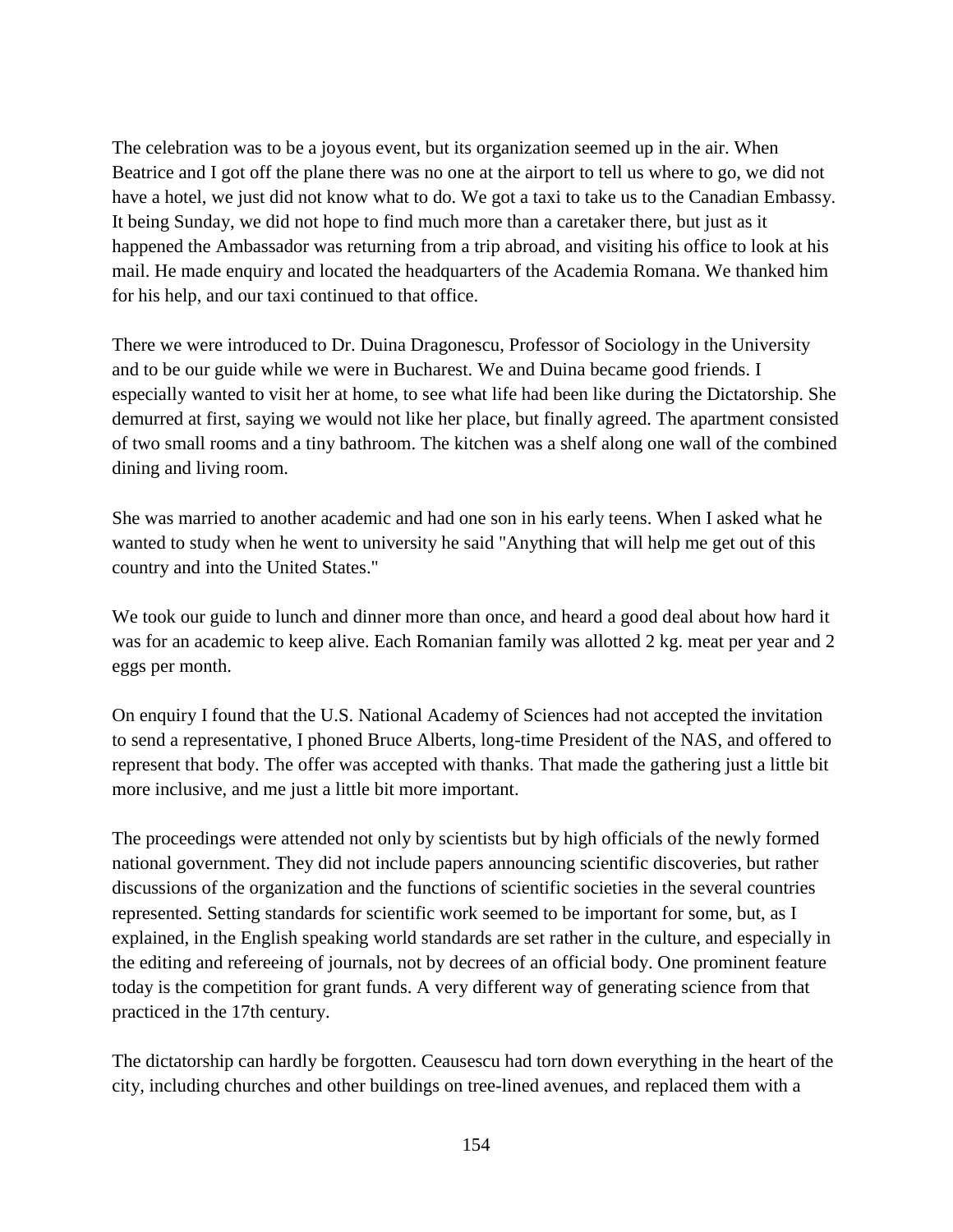palace covering the center. It is 12 stories high, and contains over 1000 rooms, 4,500 chandeliers, a vast underground parking facility, a bunker designed to protect against a nuclear attack. At the time of our visit nothing was complete, and the new government had no plans to finish it, nor to complete the similarly unfinished high rise apartment buildings surrounding it. The new regime is going to have a hard time putting Ceausescu's monster hulk to use. In the plan the apartments were to contain the residences of the bureaucracy, convenient to their work, and arranged so that every one of them could be both watched and watching others, day and night. I keep thinking with horror of the kind of mentality that would be planning such a regime. In one thing it had been successful: it had destroyed forever the "Paris of Eastern Europe".

On entering the country we had converted a good deal of money, far more than we could find things to spend it on and it was not re-convertible. We left it with Dr. Dragonescu, saying it would be useful to her, worthless to us. She was not embarrassed at receiving money from us, but simply took what was offered. That completed for me the tragic picture of a naturally gentle and proud spirit reduced to this humiliating condition.

## **An incident in the Holocaust, Dr. Lingens, Vienna 1992**

I had no contact with the Holocaust, but during our years in Vienna we heard many stories. One that gave me a sense of the sickening cunning of the Gestapo was related by Dr. Ella Lingens, whom we met at a dinner party. What follows is from notes under date of May 23 1992, as translated into English.

Dr. Lingens lived through 18 months of Auschwitz and 5 months of Dachau, until she was freed by General Patton's advancing armies. She was in her thirties at the time, so she must be in her eighties now, but as sprightly an oldster as one would want to meet. She was born in the part of the Austro-Hungarian Empire that was later Yugoslavia; her mother was Jewish, but not her father, and she was raised in the Evangelisch (i.e. Protestant) religion.

After the war she found that her law degree taken earlier was not of much use, so she studied medicine, married a fellow student, an Austrian, and is now retired after a career as a doctor. Among other stories, she spoke about a Jewish policeman in Vienna, who had been told by the Gestapo in 1941 that he would be deported, but there was a way he could save himself: by handing over to the Gestapo Jews who were in hiding. He accordingly turned to the disagreeable task; outwardly respectable enough, he made it known that he could get Jews out of Austria and into Switzerland. When Jews in hiding approached him he told them that it would require money. One of his "clients", a friend of our Dr. Lingens, was told by the policeman that it would take Dm. 20,000, which she was able to hand over. Then he said that another Dm. 10,000 would do it, and that also she raised.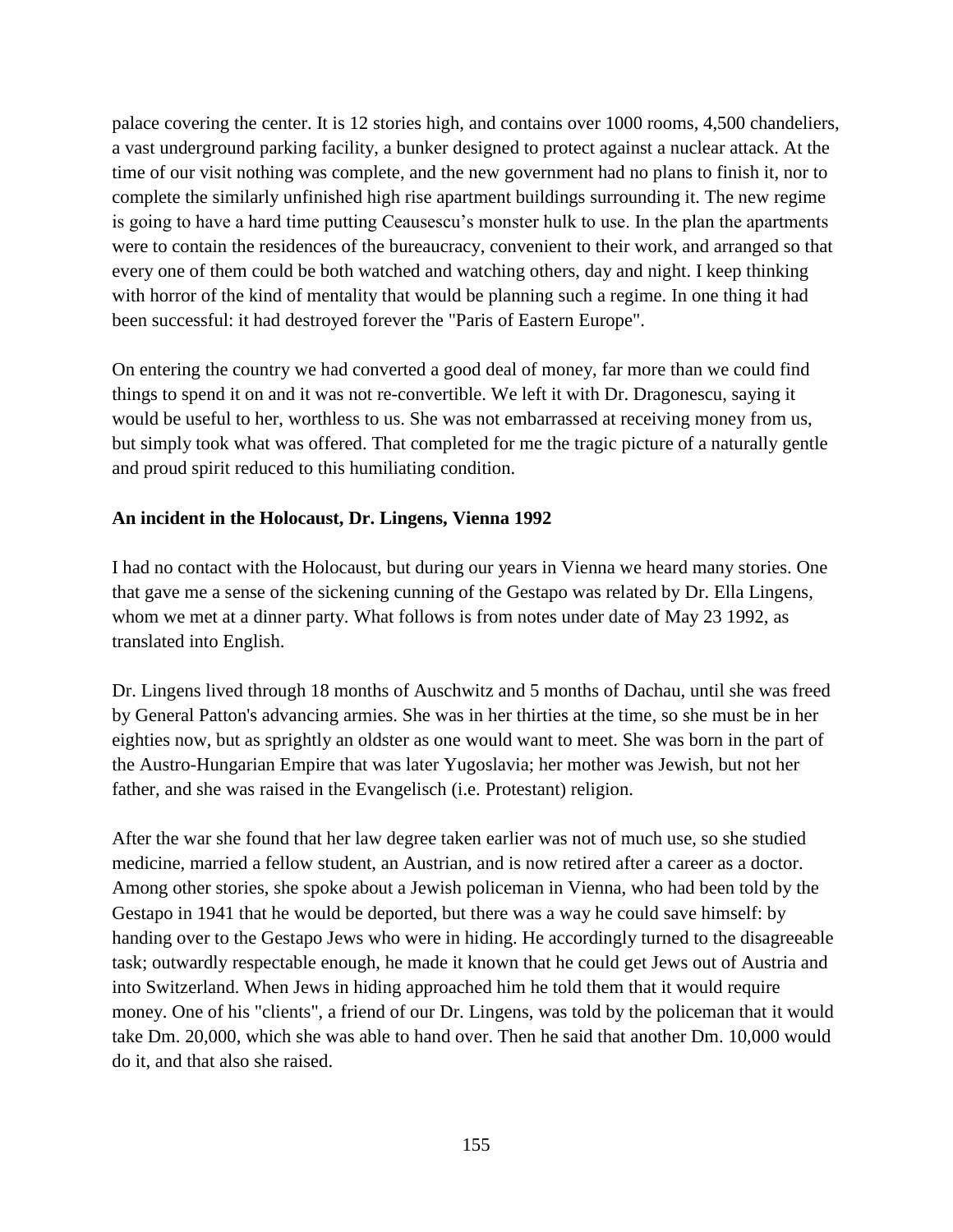Before she left on the trip a suspicious friend gave her a half sheet of his own notepaper and asked her to write as soon as she arrived at the destination, that was to be Zurich. The policeman took her in charge, and before she got to the border forced her at gunpoint to write a letter saying she had arrived safely, and giving an address. That letter the policeman himself carried to Zurich, stamped, and put in a mail box from where it should have gone back to Austria. Dr. Lingens' friend never reached Switzerland; at the border she was handed over to the Gestapo. But our policeman had made a mistake; he did not put enough stamps on the letter. The Swiss post office returned it for the additional postage, but the address of the sender, given as Limmat Quai, No. x in Zurich, was non-existent, and the letter came back to the post office, where it was stamped "Sender Unknown" and mailed to Austria despite the incorrect postage. That and the fact that the paper on which it was written was not what she had been given by her friend told the story, and the identity of the policeman was passed around by word of mouth, widely enough that no more victims came forward.

After the war Dr. Lingens looked into what had happened to that policeman. It turned out that once he was of no further use to the Gestapo he was dispatched. On hearing the story one of our party exclaimed something like "Er hat es verdient (he deserved it)". "No, our group did not see it that way," responded Dr. Lingens. "True he was unheroic, and one knows of others in his position who committed suicide rather than betray friends and relatives. But then as now when I think back to those tragic times, and how people were lowered by them, he seems like just one more small, frightened creature, doing what he could to survive."

#### **Our experience of the Arctic, Abisco, Sweden 1992**

Towards the end of our ten-year stay in Vienna IIASA's Director, Dr. Peter de Janosi, asked me to attend a conference in Sweden. I had other urgent things to complete, but he explained that he really needed some senior person to represent IIASA. So I went, and was very glad I did. Beatrice came with me.

The Swedish Government was sponsoring the conference, and the place they held it was not in use at the moment; it was a research station in Abisco, a village in Lapland, north of the Arctic Circle. Here I discovered a new world, perhaps barren, but with a certain indescribable beauty. It was May, and charming wild flowers were starting to appear. Reindeer wandered past our station. The loneliness, the bare landscape, the jagged mountain peaks stretching into the sky all contributed to the sense of mystery that clings to the Arctic equally in Sweden, and in Canada where Robert Service celebrated it. Here is a verse from one of his many poems on the same theme: